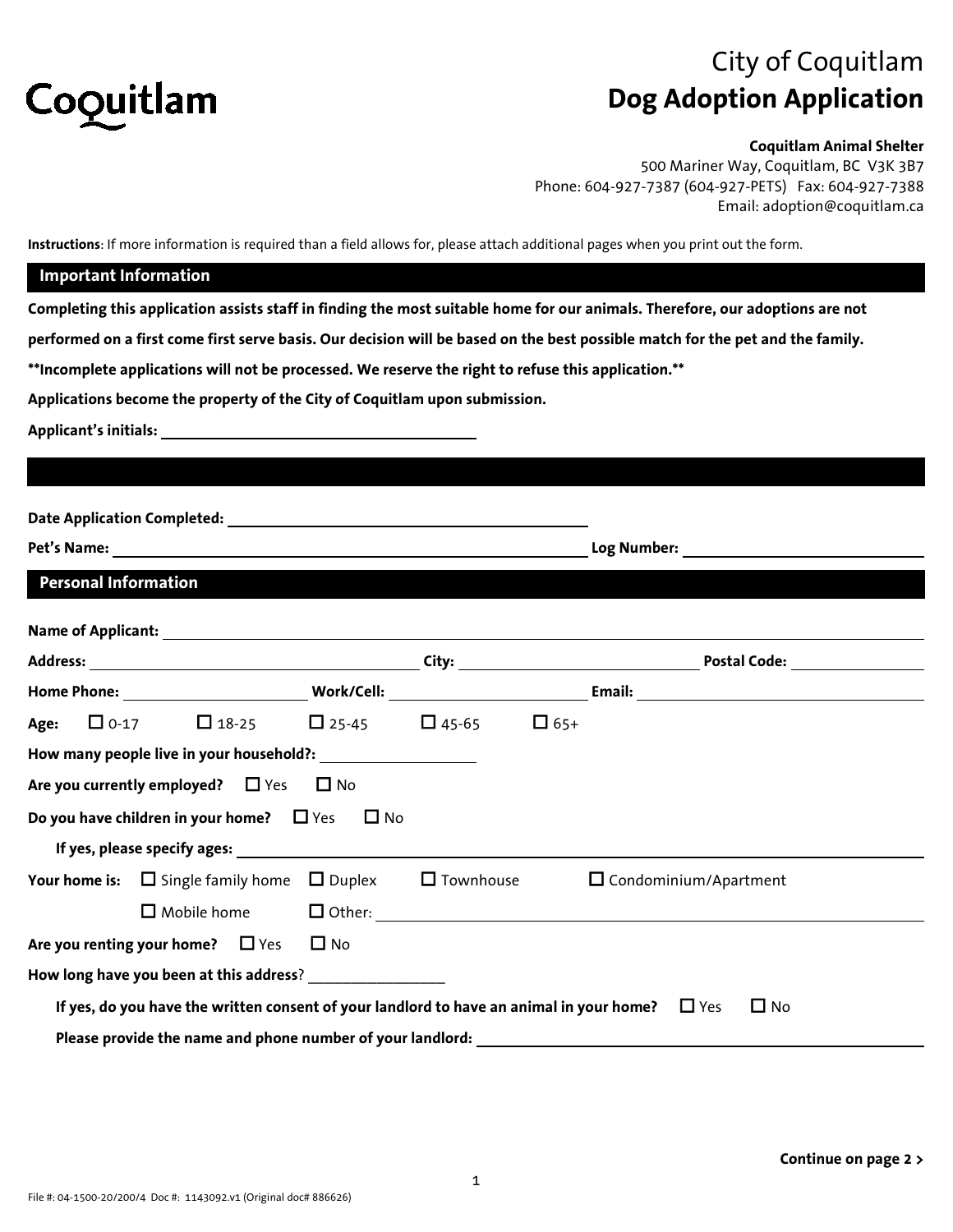| Do you live in a Strata? $\Box$ Yes                      | $\Box$ No                                                                                                           | If you live in a Strata please attach a copy of your Pet Policy.                                           |  |  |
|----------------------------------------------------------|---------------------------------------------------------------------------------------------------------------------|------------------------------------------------------------------------------------------------------------|--|--|
|                                                          | Are you planning on moving in the next 6 months? $\Box$ Yes                                                         | $\Box$ No                                                                                                  |  |  |
| Is this pet a gift? $\Box$ Yes $\Box$ No                 |                                                                                                                     |                                                                                                            |  |  |
|                                                          | How much time and thought have you put into welcoming your new dog? Why did you decide to add a dog to your family? |                                                                                                            |  |  |
|                                                          |                                                                                                                     |                                                                                                            |  |  |
|                                                          |                                                                                                                     |                                                                                                            |  |  |
|                                                          |                                                                                                                     |                                                                                                            |  |  |
|                                                          |                                                                                                                     |                                                                                                            |  |  |
|                                                          | How much do you estimate your expenses will be for your pets first year? (Excluding any major medical emergencies)  |                                                                                                            |  |  |
|                                                          |                                                                                                                     |                                                                                                            |  |  |
|                                                          |                                                                                                                     |                                                                                                            |  |  |
|                                                          |                                                                                                                     |                                                                                                            |  |  |
|                                                          | What do you feel are the most important responsibilities in owning a dog as a pet?                                  |                                                                                                            |  |  |
|                                                          |                                                                                                                     |                                                                                                            |  |  |
|                                                          |                                                                                                                     |                                                                                                            |  |  |
|                                                          |                                                                                                                     |                                                                                                            |  |  |
|                                                          |                                                                                                                     |                                                                                                            |  |  |
|                                                          |                                                                                                                     |                                                                                                            |  |  |
|                                                          |                                                                                                                     |                                                                                                            |  |  |
| Where will your dog be: Please give details.             |                                                                                                                     |                                                                                                            |  |  |
|                                                          | a) When you <b>are home</b> ? $\Box$ Free run of home $\Box$ Outside $\Box$ Inside                                  | $\Box$ Crate                                                                                               |  |  |
|                                                          |                                                                                                                     |                                                                                                            |  |  |
|                                                          | b) When you are <b>not at home</b> ? $\Box$ Free run of home $\Box$ Outside $\Box$ Inside $\Box$ Crate              |                                                                                                            |  |  |
|                                                          | $\Box$ Tie Out                                                                                                      |                                                                                                            |  |  |
| How many hours a day will your dog be left alone?        |                                                                                                                     | <u>and the contract of the contract of the contract of the contract of the contract of the contract of</u> |  |  |
|                                                          |                                                                                                                     |                                                                                                            |  |  |
| How will you exercise your dog? Please give details.     |                                                                                                                     |                                                                                                            |  |  |
|                                                          |                                                                                                                     |                                                                                                            |  |  |
|                                                          |                                                                                                                     |                                                                                                            |  |  |
| Who will care for your animal while you are on vacation? |                                                                                                                     |                                                                                                            |  |  |
|                                                          |                                                                                                                     |                                                                                                            |  |  |
|                                                          |                                                                                                                     |                                                                                                            |  |  |
|                                                          |                                                                                                                     |                                                                                                            |  |  |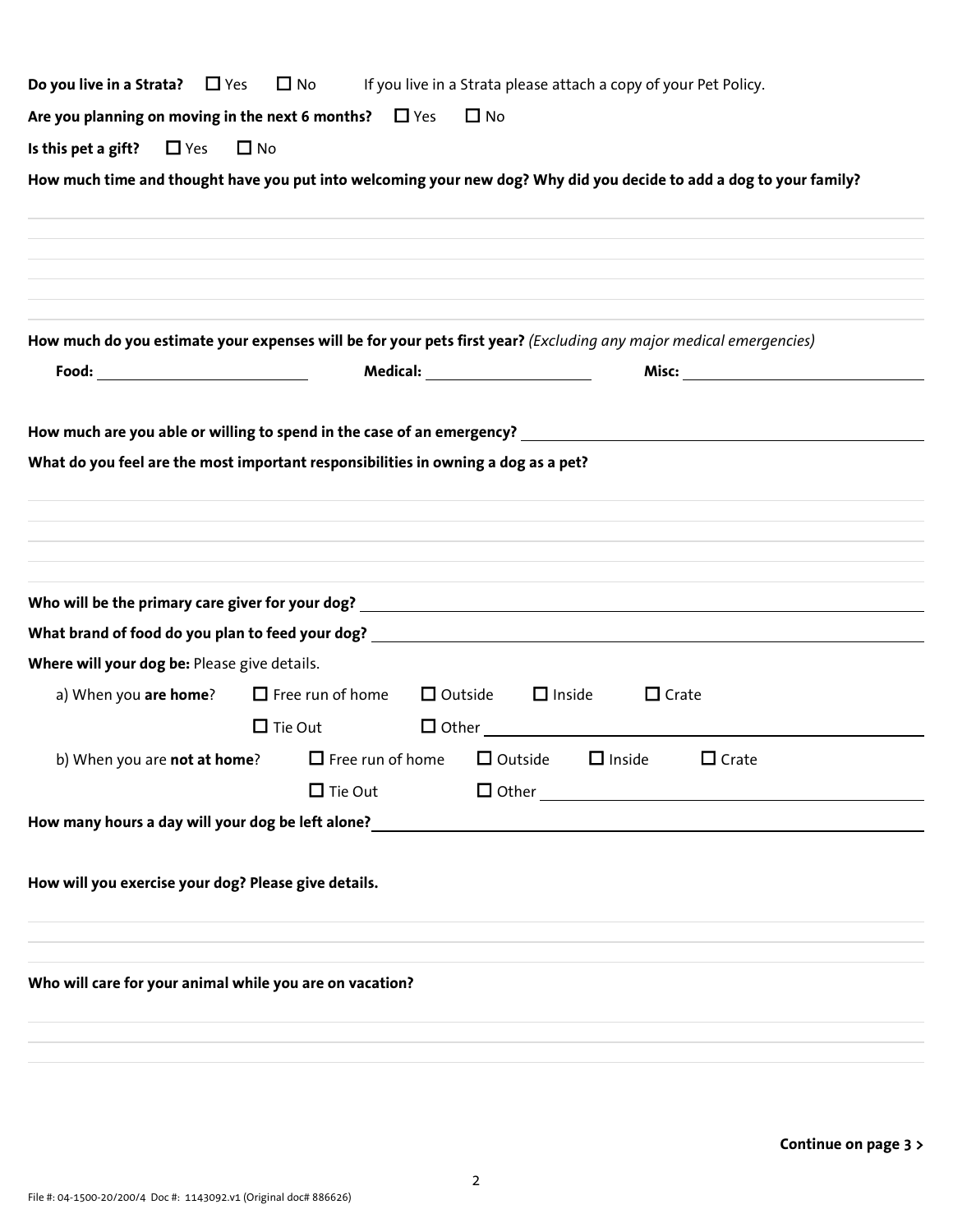| Do you have a fenced yard? $\Box$ Yes $\Box$ No         |                     |                                    |                                                                                                                                                                                                                                | feet                    |
|---------------------------------------------------------|---------------------|------------------------------------|--------------------------------------------------------------------------------------------------------------------------------------------------------------------------------------------------------------------------------|-------------------------|
|                                                         |                     |                                    | What type of fencing? Notice that the contract of the contract of the contract of the contract of the contract of the contract of the contract of the contract of the contract of the contract of the contract of the contract |                         |
|                                                         |                     |                                    | If you do not have a fence, how will you keep the dog confined to your property?                                                                                                                                               |                         |
| $\Box$ Tie Out                                          | $\Box$ Off leash    | $\Box$ Kennel/pen                  |                                                                                                                                                                                                                                |                         |
|                                                         |                     |                                    | Have you done any research into obedience training? If so, please explain the type of training you will be using.                                                                                                              |                         |
|                                                         |                     |                                    |                                                                                                                                                                                                                                |                         |
| What type of collar will your new dog be wearing?       |                     |                                    |                                                                                                                                                                                                                                |                         |
| $\Box$ Martingale                                       |                     | $\Box$ Nylon (with plastic buckle) | $\Box$ Nylon (with metal buckle)                                                                                                                                                                                               | $\Box$ Harness          |
| $\Box$ Choke chain                                      | $\Box$ Pinch Collar |                                    | $\Box$ E-collar (electric)                                                                                                                                                                                                     |                         |
| Are there any family members with allergies to pets?    |                     |                                    | $\Box$ Yes<br>$\Box$ No                                                                                                                                                                                                        |                         |
|                                                         |                     |                                    |                                                                                                                                                                                                                                |                         |
|                                                         |                     |                                    | Have all the members of your family been introduced to the dog? $\square$ Yes<br>$\Box$ No                                                                                                                                     |                         |
| Do you currently own any other pets? $\Box$ Yes         |                     |                                    | $\Box$ No                                                                                                                                                                                                                      |                         |
| If yes, please indicate the following:                  |                     |                                    |                                                                                                                                                                                                                                |                         |
|                                                         | Type of pet         | Age                                | Name, Male/Female                                                                                                                                                                                                              | Spayed/Neutered         |
|                                                         |                     |                                    |                                                                                                                                                                                                                                | $\Box$ No<br>$\Box$ Yes |
|                                                         |                     |                                    |                                                                                                                                                                                                                                | $\Box$ Yes<br>$\Box$ No |
|                                                         |                     |                                    |                                                                                                                                                                                                                                | $\Box$ Yes<br>$\Box$ No |
| Are your pets seen by a vet regularly?                  |                     | $\Box$ Yes                         | $\Box$ No                                                                                                                                                                                                                      |                         |
| Do any of your animals have health problems? $\Box$ Yes |                     |                                    | $\Box$ No                                                                                                                                                                                                                      |                         |
|                                                         |                     |                                    |                                                                                                                                                                                                                                |                         |
|                                                         |                     |                                    |                                                                                                                                                                                                                                |                         |
|                                                         |                     |                                    | How many total years of animal ownership have you had? (not including childhood pets) ________________________                                                                                                                 |                         |
|                                                         |                     |                                    | What animals have you owned in the past? (not including childhood pets)                                                                                                                                                        |                         |
|                                                         |                     |                                    |                                                                                                                                                                                                                                |                         |
|                                                         |                     |                                    |                                                                                                                                                                                                                                |                         |
|                                                         |                     |                                    |                                                                                                                                                                                                                                |                         |
|                                                         |                     |                                    |                                                                                                                                                                                                                                |                         |
|                                                         |                     |                                    |                                                                                                                                                                                                                                |                         |
|                                                         |                     |                                    |                                                                                                                                                                                                                                |                         |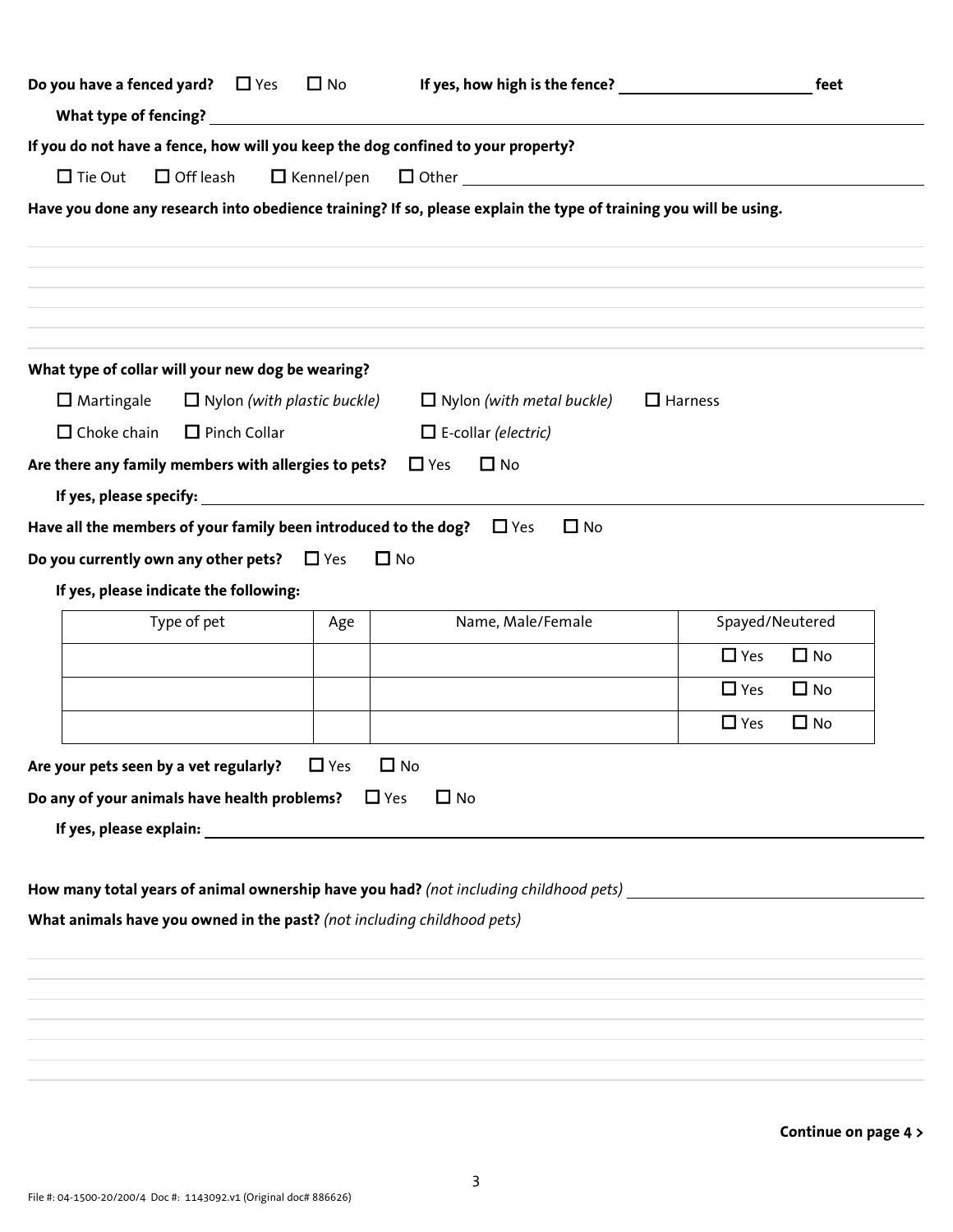|                                                       | Have you ever surrendered a pet to a rescue organization or animal shelter/SPCA? $\Box$ Yes   | $\Box$ No                                                                                                                        |
|-------------------------------------------------------|-----------------------------------------------------------------------------------------------|----------------------------------------------------------------------------------------------------------------------------------|
| If yes, please explain:                               |                                                                                               |                                                                                                                                  |
|                                                       |                                                                                               |                                                                                                                                  |
|                                                       |                                                                                               |                                                                                                                                  |
|                                                       |                                                                                               |                                                                                                                                  |
|                                                       |                                                                                               |                                                                                                                                  |
|                                                       | If you are unable to continue to provide care for this dog, what will you do?                 |                                                                                                                                  |
|                                                       |                                                                                               |                                                                                                                                  |
|                                                       |                                                                                               |                                                                                                                                  |
|                                                       |                                                                                               |                                                                                                                                  |
| Under what circumstances would you not keep this dog? |                                                                                               |                                                                                                                                  |
| $\Box$ New Baby $\Box$ Divorce<br>$\Box$ Moving       | $\Box$ Allergies                                                                              | $\Box$ Retiring<br>$\Box$ Aggression $\Box$ Excessive Noise                                                                      |
| $\Box$ High Veterinary Bills                          | $\Box$ Inappropriate urination                                                                | $\Box$ Other (describe)                                                                                                          |
|                                                       |                                                                                               |                                                                                                                                  |
|                                                       |                                                                                               | If you arrived home and your dog peed in the house while you were out, how would you handle it?                                  |
|                                                       |                                                                                               |                                                                                                                                  |
|                                                       |                                                                                               | If you are walking your dog and he's pulling and barking/lunging at other dogs, how would you handle it?                         |
|                                                       |                                                                                               |                                                                                                                                  |
|                                                       |                                                                                               |                                                                                                                                  |
|                                                       | If you tried to take a toy or food away from the dog and it growled, how would you handle it? |                                                                                                                                  |
|                                                       |                                                                                               |                                                                                                                                  |
|                                                       |                                                                                               |                                                                                                                                  |
|                                                       |                                                                                               | Please provide the name and phone number of your veterinarian, please note if the animals are under a different name than given. |
|                                                       | May we contact them regarding the care that was provided for your pets?                       | $\Box$ Yes<br>$\Box$ No                                                                                                          |
|                                                       | Please provide name and phone number of two (2) personal references.                          |                                                                                                                                  |
|                                                       |                                                                                               |                                                                                                                                  |
|                                                       |                                                                                               |                                                                                                                                  |
|                                                       |                                                                                               |                                                                                                                                  |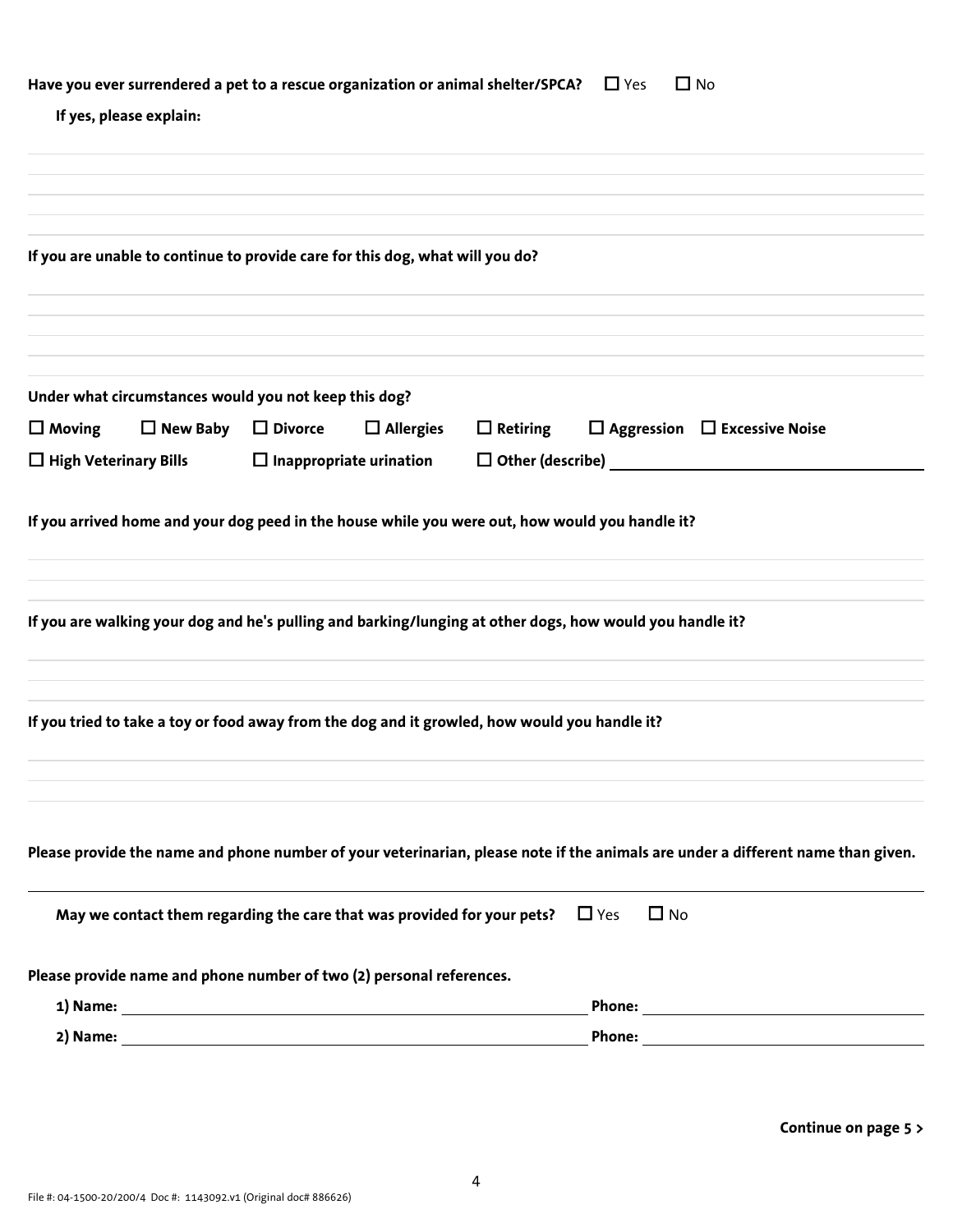**Have you:**

**a) Adopted a pet from the Coquitlam Animal Shelter in the past?**  $\Box$  Yes  $\Box$  No

**b)** Applied for a pet from the Coquitlam Animal Shelter in the past?  $\Box$  Yes  $\Box$  No

**If your application is approved, please indicate when you would be able to take your new pet home?** 

**Thank you for taking the time to complete this adoption application. All applications must be reviewed by two shelter attendants.** A shelter attendant will contact you within approximately 24-48 hours.

When we place an animal in a new home, we would like to see it in that home for the rest of its natural life… **A Forever Home!**

The personal information collected on this form is collected in accordance with the *Freedom of Information and Protection of Privacy Act*. In accordance with Section 8(3)(k) and 48 of the *Community Charter* the City has authority to collect your information for the purposes of administering the City's Animal Adoption Program. Should you have any questions or concerns about the collection of your personal information please call Aaron Hilgerdenaar, Bylaw Enforcement and Animal Services Manager at 604-927-7878.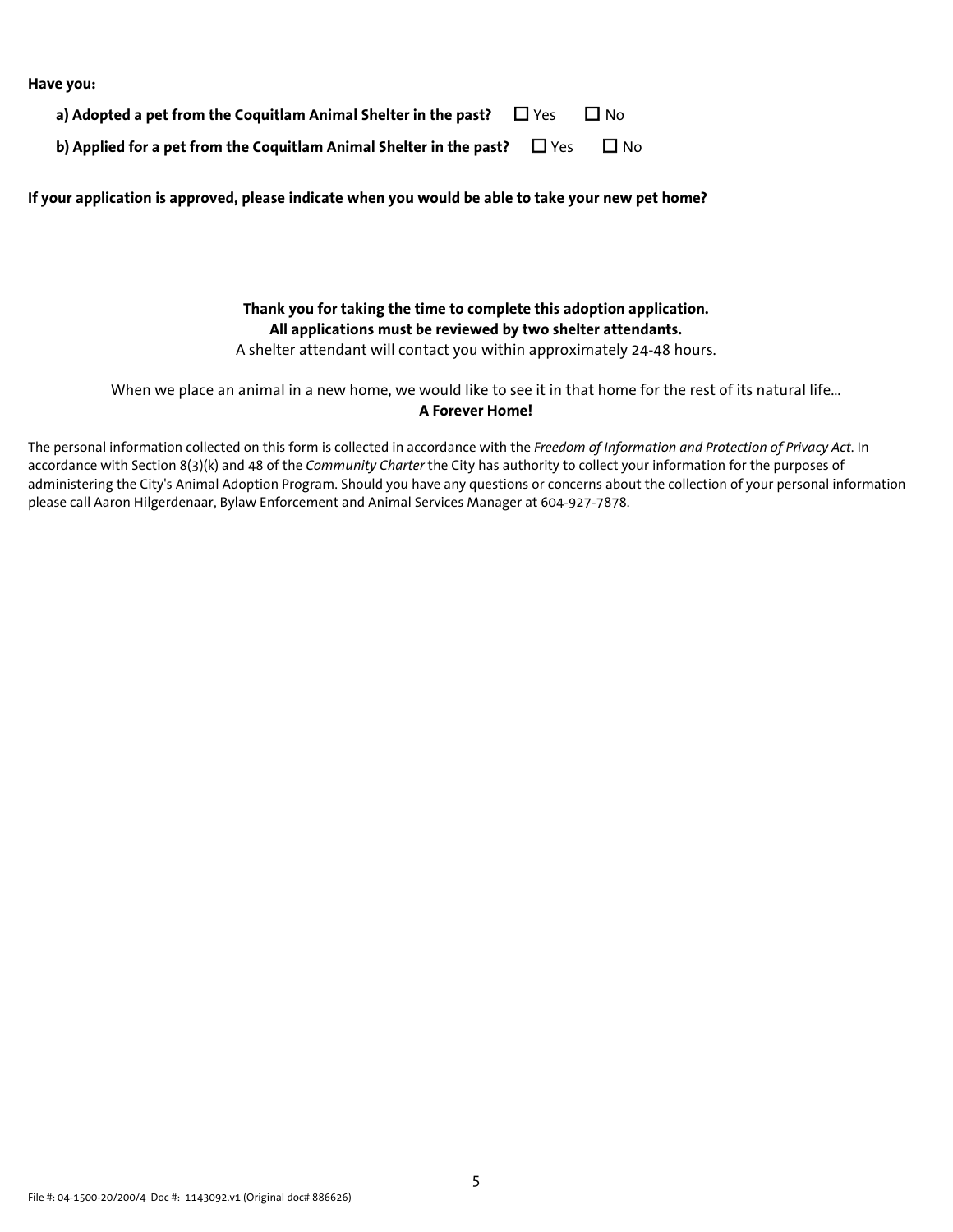

# City of Coquitlam **Dog Adoption Application**

Acknowledgement of Adoption Applicant

## **Coquitlam Animal Shelter**

500 Mariner Way, Coquitlam, BC V3K 3B7 Phone: 604-927-7387 (604-927-PETS) Fax: 604-927-7388 Email: adoption@coquitlam.ca

#### **Please Read and Initial**

I wish to adopt an animal from the Coquitlam Animal Shelter. By signing this application I agree to the following:

- To provide the adopted animal with adequate food, water, shelter, exercise, veterinary care as required for so long as I own the animal. **Initial**
- To provide a nurturing and loving environment. **Initial**
- To comply with my municipality's Animal Control Bylaw (as amended or superseded from time to time), as it relates to my animal, including, without limitation, if my animal is a dog, obtaining an annual license, abiding by the "pooper scooper" laws, having my dog on leash and under control at all times unless permitted to be off leash in designated City areas and, if my animal is a cat, ensuring that it has proper identification *(i.e. a collar, tattoo or microchip).* **Initial**
- In the event I can no longer keep this pet, I will contact the Animal Shelter. **Initial**

I understand that the City cannot guarantee the behaviour or health of any animal that I choose to adopt. I understand that once I have adopted the animal I have 14 days in which to satisfy myself as to the animal's health and temperament and, should I wish, to return the animal to the Shelter for a full refund of my adoption fees (dog license fees are non-refundable). The animal is my sole responsibility both during the 14 day guarantee period and after that period expires. I understand that in the event that, after the 14 day period has expired, I can no longer provide a home for the animal, I do have the option to bring the animal back to the Coquitlam Animal Shelter, although my adoption fee will not be refunded. **Initial**

All applications become the property of the City of Coquitlam upon submission.

The personal information collected on this form is collected in accordance with the *Freedom of Information and Protection of Privacy Act*. In accordance with Section 8(3)(k) and 48 of the *Community Charter* the City has authority to collect your information for the purposes of administering the City's Animal Adoption Program. Should you have any questions or concerns about the collection of your personal information please call Aaron Hilgerdenaar, Bylaw Enforcement & Animal Services Manager at 604-927-7878.

Dated at Coquitlam, B.C. on

Signature of Adoption Applicant:

**\*\*Incomplete applications will not be processed. We reserve the right to refuse this application.\*\***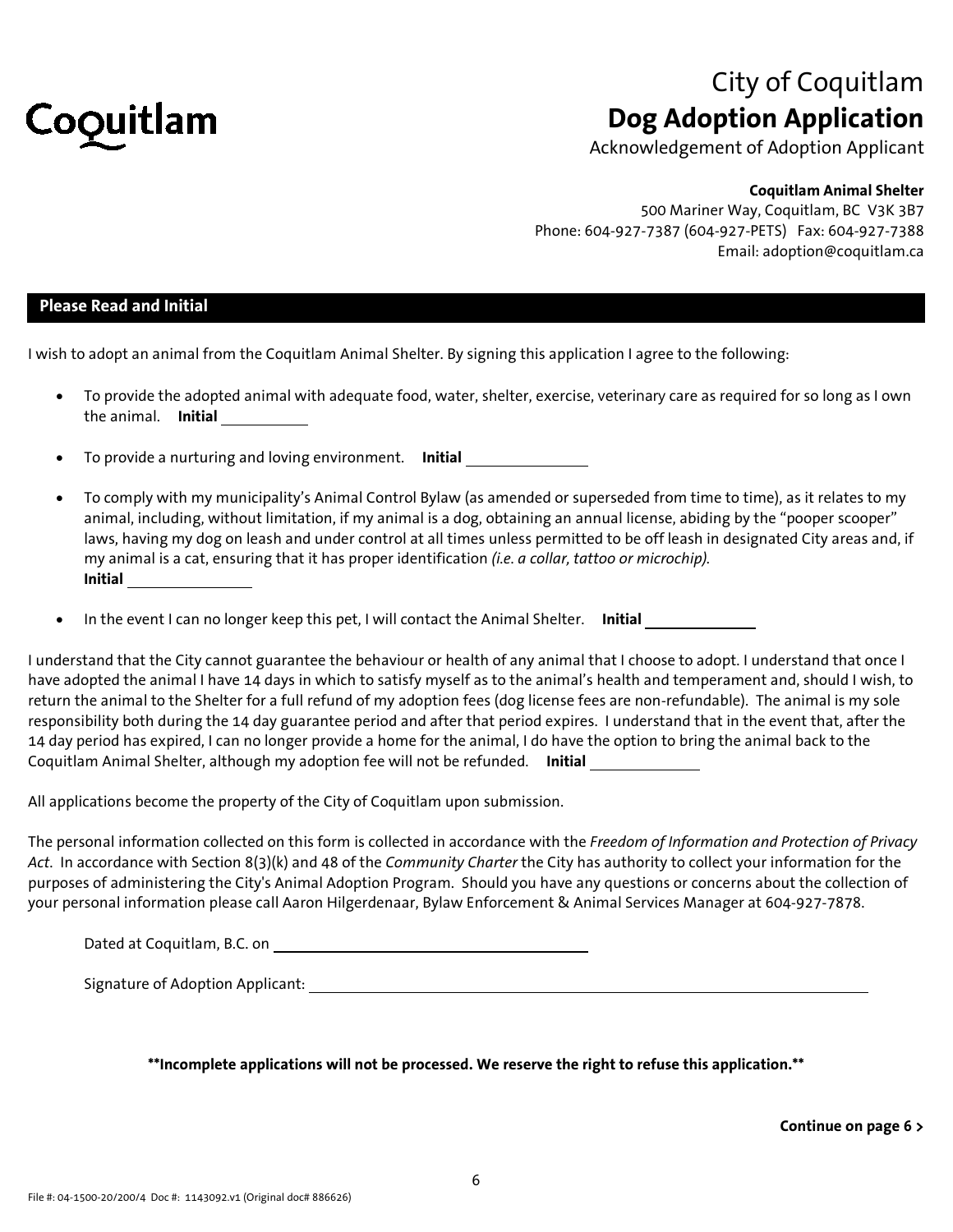## **Please Add Any Additional Comments or Information You Would Like Us to Know:**